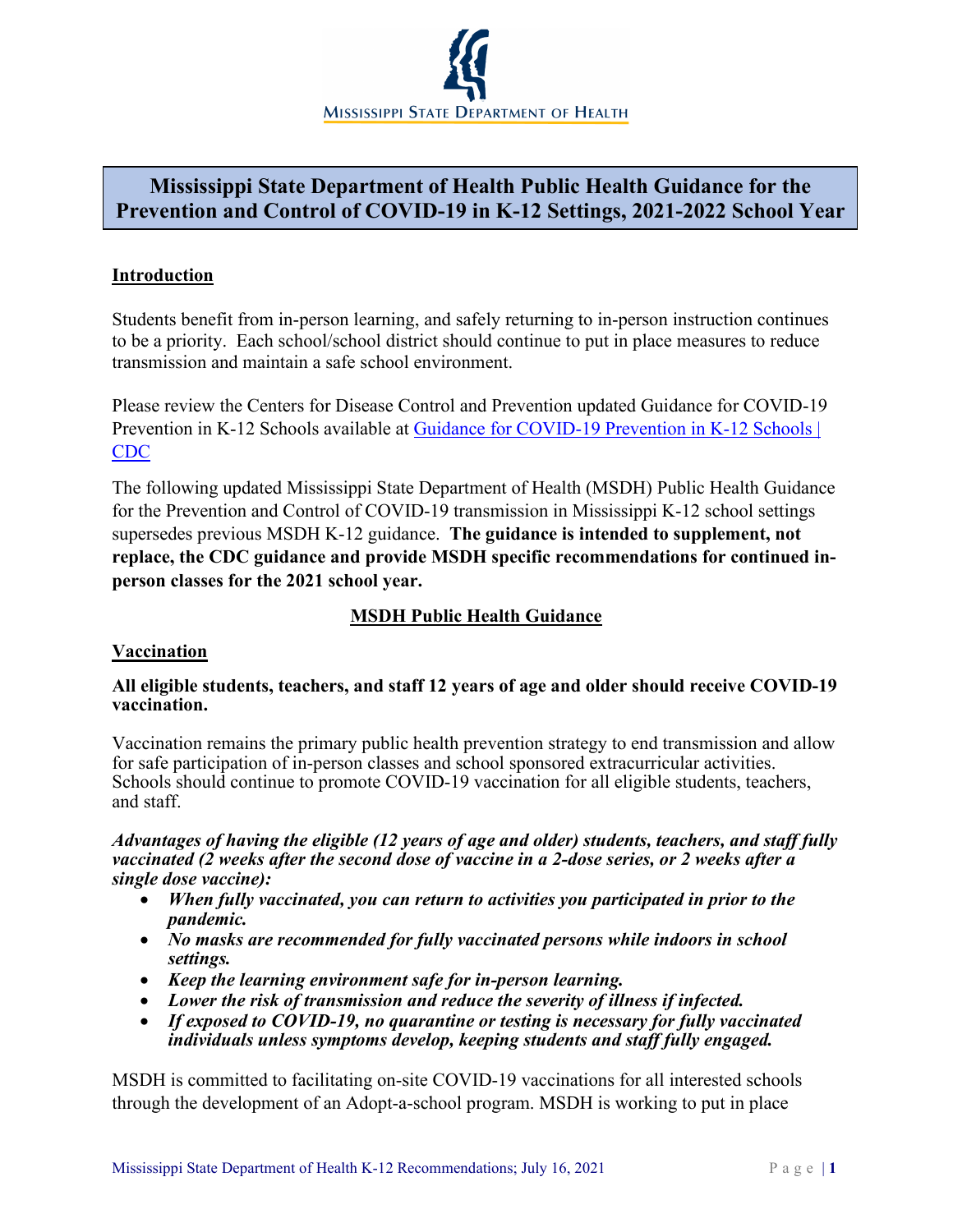

partnerships with local providers and healthcare systems through the COVID-19 Community Vaccination Partnership (CCVP) to directly provide COVID-19 vaccinations to all eligible students, teachers, and staff so all schools and school districts have the opportunity to have COVID-19 vaccinations available.

When a local provider partners with an adopted school, barriers are removed.

- All students, teachers and staff 12 years old and above have access to vaccinations regardless of socioeconomic status.
- Parents do not have to search or disrupt normal routines to locate appropriate vaccine and provider.
- Schools can choose dates that best accommodate the school schedule.

School/School Districts Role

- Partnership to ensure appropriate school age children have access to the Covid-19 Vaccine.
- Help obtaining consent from parental guardians.
- Designation of space for a vaccination clinic at your location.
- Support from trusted members of the educational community and school board.

Please visit [https://msdh.ms.gov/AdoptASchool](https://gcc02.safelinks.protection.outlook.com/?url=https%3A%2F%2Fmsdh.ms.gov%2FAdoptASchool&data=04%7C01%7CPaul.Byers%40msdh.ms.gov%7Ca1005fcc5b404797a7a008d947cee889%7C559042dc8bf04d869fc0fbf4c7503c79%7C0%7C0%7C637619776254684313%7CUnknown%7CTWFpbGZsb3d8eyJWIjoiMC4wLjAwMDAiLCJQIjoiV2luMzIiLCJBTiI6Ik1haWwiLCJXVCI6Mn0%3D%7C1000&sdata=GCjweAfQtEJq1vn%2B%2Bkjevqk7fqM9Lco1b87KedLXcH8%3D&reserved=0) for additional details about the Adopt-aschool program. If your school or school district has interest in participating in onsite COVID-19 vaccinations for all eligible students, teachers, and staff, email your interest with the name of your school/school district and point of contact to [Covid19vaccine@msdh.ms.gov](mailto:Covid19vaccine@msdh.ms.gov)

#### **Mask Use**

## **Masks should be worn indoors in school settings by all individuals (age 2 and older) who are** *not fully vaccinated.*

Consistent and correct mask use by people who are not fully vaccinated is especially important indoors and in crowded settings, when physical distancing cannot be maintained. Children 2 years of age and younger should not wear a mask.

In general, people do not need to wear masks when outdoors, but masks should be considered in crowded outdoor settings or during activities of close prolonged contact with other students/teachers who are not fully vaccinated.

*Masks are not recommended for fully vaccinated individuals, though schools may consider universal masking of all students, teachers, and staff as an additional layer of prevention.* Certain fully vaccinated individuals who are immunocompromised, 65 years of age or older, or have underlying medical conditions that place them at risk may choose to wear a mask at all times while indoors.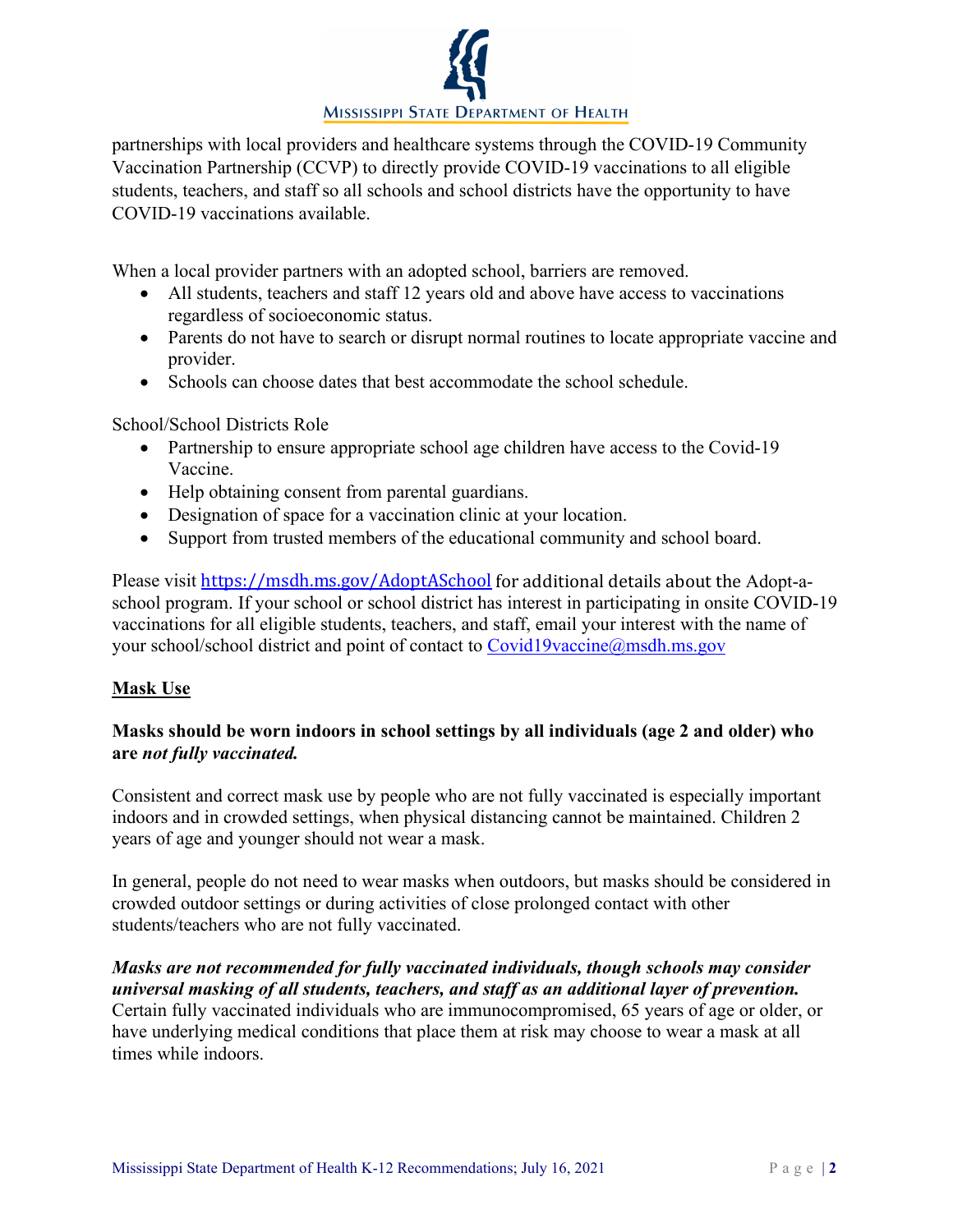

## **Physical Distancing**

## **Schools should maintain at least 3 feet of physical distance between students within classrooms, combined with indoor mask wearing by people who are not fully vaccinated, to reduce transmission risk.**

This guidance is made with an understanding of the potential physical constraints and other barriers in classroom settings when providing in-person classes for all students.

The current definition of exposure to COVID-19 remains 15 minutes of cumulative contact over a 24-hour period at <6 feet; however, there are exceptions in the classroom setting dependent upon mask use and vaccination status. **See the contact tracing section for additional guidance on the identification of individuals in the school setting who are exposed to COVID-19**.

#### **Screening Testing**

#### **Routine screening testing of** *asymptomatic unvaccinated* **students, teachers, and staff is recommended as an additional measure to prevent further transmission.**

Screening testing can identify potential cases and prompt rapid isolation and quarantine of individuals exposed to COVID-19 who are not fully vaccinated.

Recommended algorithm for schools and school districts engaged in screening testing:

- Weekly screening of all interested **asymptomatic unvaccinated** teachers, staff, or students.
- Weekly screening of **asymptomatic unvaccinated** students (and teachers/coaches) participating in school sponsored extracurricular activities of any type, including sports, as a condition of participation (school district decision).

Screening tests can also be utilized as follows:

- Unvaccinated contacts to cases (15 minutes of cumulative contact over a 24-hour period at <6 feet. Exceptions apply to the <6 feet rule for certain students—see contact tracing section for guidance): Unvaccinated students and staff who are exposed to COVID-19 **will not require exclusion** from school for quarantine if they receive COVID-19 testing every two days and remain asymptomatic. At the end of 7 days, they will no longer require testing.
- Screening tests may be utilized for **asymptomatic unvaccinated** students/teachers/staff participating in school-sponsored summer programs or other school sponsored activities as a condition of participation.

Additional Considerations: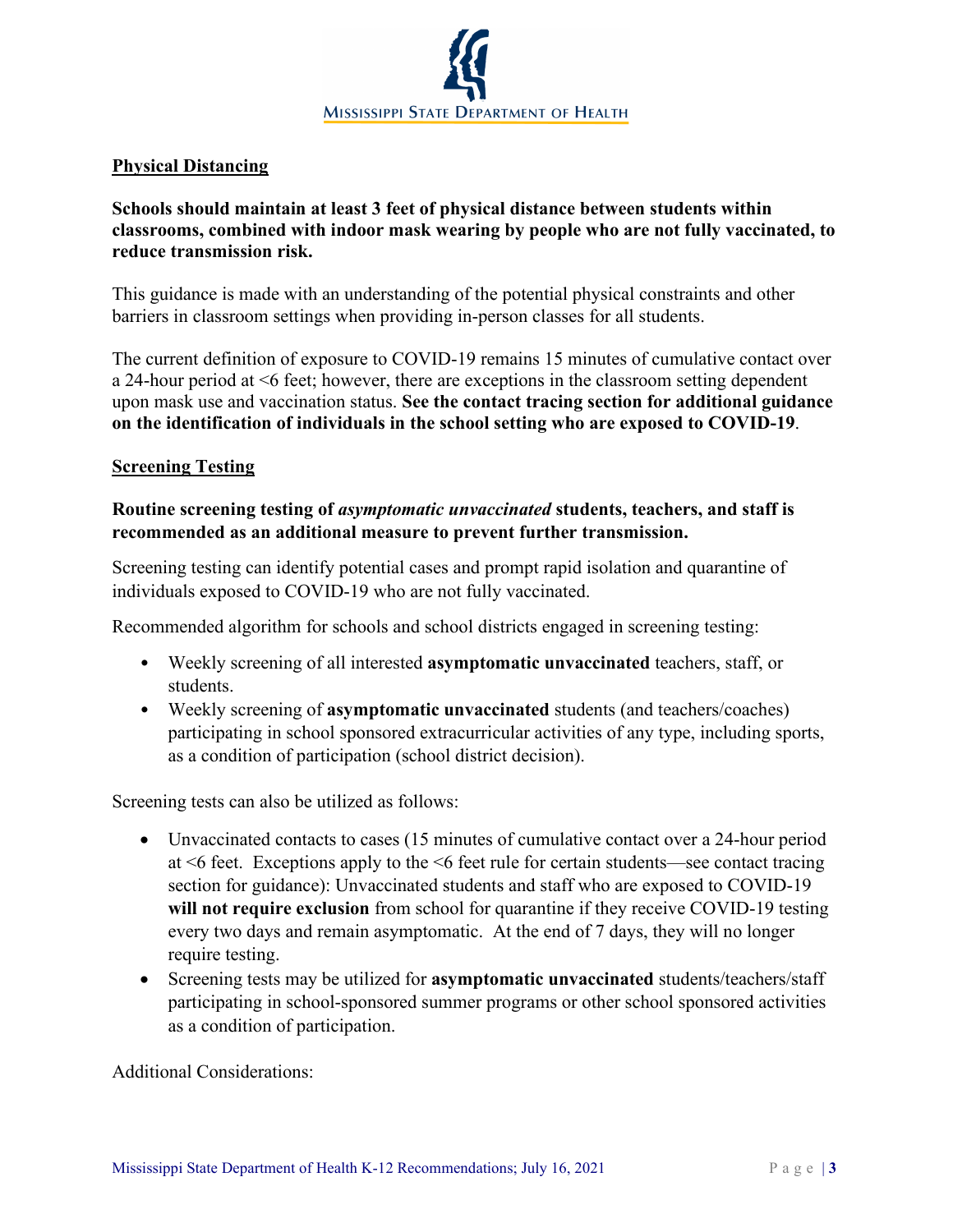

- *Fully vaccinated students and teachers/staff (2 weeks after completion of one-dose or two-dose COVID-19 vaccine series) do not require weekly asymptomatic screening.*
- *Fully vaccinated students and teachers/staff do not require quarantine or testing after contact to an infected person.*
- Screening testing is not designed for symptomatic individuals. Any symptomatic student or teacher/staff should continue to be excluded from school/school district and be evaluated by their primary medical provider.

MSDH has developed a School Based Testing Initiative to facilitate onsite screening testing for all unvaccinated asymptomatic students and teachers/staff at interested schools and school districts. The program has two phases. In Phase 1, MSDH directly provides interested school districts with COVID-19 rapid tests for schools to conduct individual screening tests. More information can be obtained at [School-Based COVID-19 Testing Initiative -](https://www.msdh.ms.gov/msdhsite/_static/14,23262,420,874.html) [Mississippi State Department of Health \(ms.gov\)](https://www.msdh.ms.gov/msdhsite/_static/14,23262,420,874.html) In Phase 2, vendor agreements managed by MSDH will support on-site school-based testing for all interested schools and school districts. More details will be provided to schools and school districts regarding Phase 2 soon.

Both Phase 1 and Phase 2 of the MSDH School Based Testing Initiative are completely voluntary for all schools and students/teachers and staff.

# **Managing Positive and Negative Tests in School Based Screening Testing**

Positive Tests

- Asymptomatic individuals who test positive with the rapid screening test should be excluded from the school setting for 10 days from the date of the test as long as they remain asymptomatic. If they develop symptoms, they should be excluded for a full 10 days from the onset of symptoms and are fever free for 24 hours before returning.
- Asymptomatic individuals with a positive rapid antigen test who have a negative molecular based COVID-19 test within 48 hours of the rapid positive do not require further exclusion and may return to the school setting. This only applies to molecular based tests (i.e., PCR) and does not include an additional antigen test or antibody tests.

# Negative Tests

- Asymptomatic individuals with a negative rapid test may continue in-person classes and extracurricular activities.
- Asymptomatic contacts to a case should receive rapid testing every two days until 7 days after last exposure to the positive case.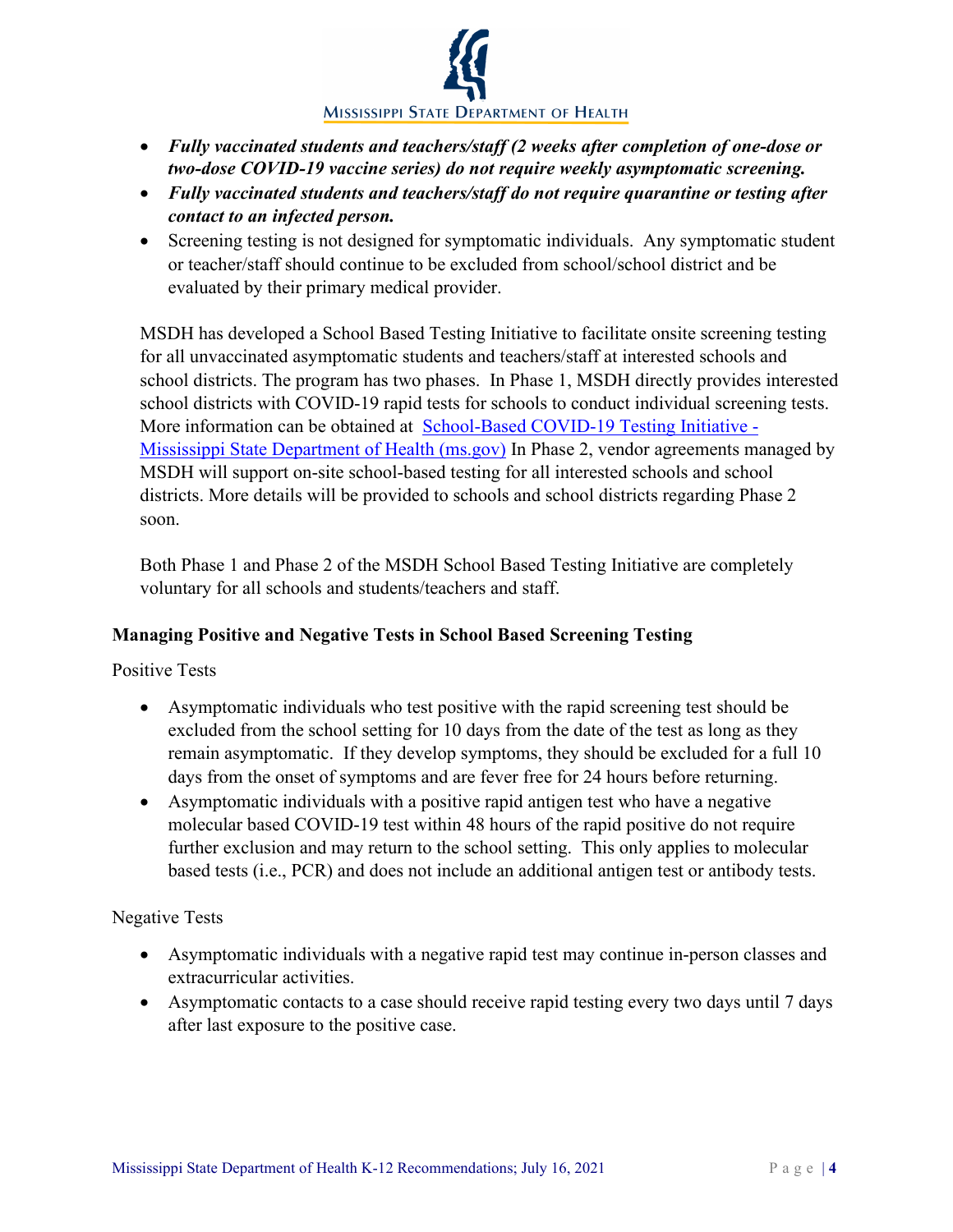

#### **Isolation, Contact Tracing, and Quarantine**

## **Schools should continue to isolate and exclude COVID-19 infected students, teachers, and staff and continue contact tracing to identify exposed individuals for quarantine and exclusion from the school setting.**

- Individuals who test positive for COVID-19 should be excluded from the school setting and remain in **Isolation** for a full 10 days from the onset of symptoms and are fever free for 24 hours (or excluded for 10 days from the date of the test if asymptomatic).
- Asymptomatic individuals with a positive rapid COVID-19 test who have a negative molecular based COVID-19 test within 48 hours of the rapid positive do not require further exclusion and may return to the school setting. This only applies to molecular based tests (i.e., PCR) and does not include antigen test or antibody tests.
- Schools should continue **Contact Tracing** to identify all individuals who are in close contact to COVID-19 within the school setting or in extracurricular activities. Close contact to COVID-19 is defined as 15 minutes of cumulative contact over a 24-hour period at <6 feet, with the following exceptions:
	- o *Fully vaccinated persons in close contact with an infected person do NOT have to quarantine or get tested unless they develop symptoms.*
	- o People who have tested positive for COVID-19 within the past 3 months and recovered do not have to quarantine or get tested again as long as they do not develop new symptoms.
	- $\circ$  In the K-12 indoor classroom setting, unvaccinated individuals within 3 to 6 feet of an infected student do not have to quarantine if both students were wearing masks.
	- o In all other settings the standard definition of close contact applies.
- Students, teachers, and staff who are not fully vaccinated and are identified as close contacts to COVID-19 should be in **Quarantine** for a full 14 days. There are additional options to the 14-day quarantine period from the school setting as follows:
	- o 10-day option: Quarantine can end after 10 days if the individual has no symptoms during the entire 10-day period, or
	- $\circ$  7- day plus test option: If the individual has no symptoms for 7 days and has a negative test result with any form of molecular based testing for the detection of COVID-19 RNA collected on day 5, 6, or 7 of the quarantine period, the quarantine period can be discontinued quarantine after 7 days, or
	- o Unvaccinated students and staff who are exposed to COVID-19 **will not require exclusion** from school for quarantine if they receive any type of COVID-19 testing every two days and remain asymptomatic. At the end of 7 days, they will no longer require testing.